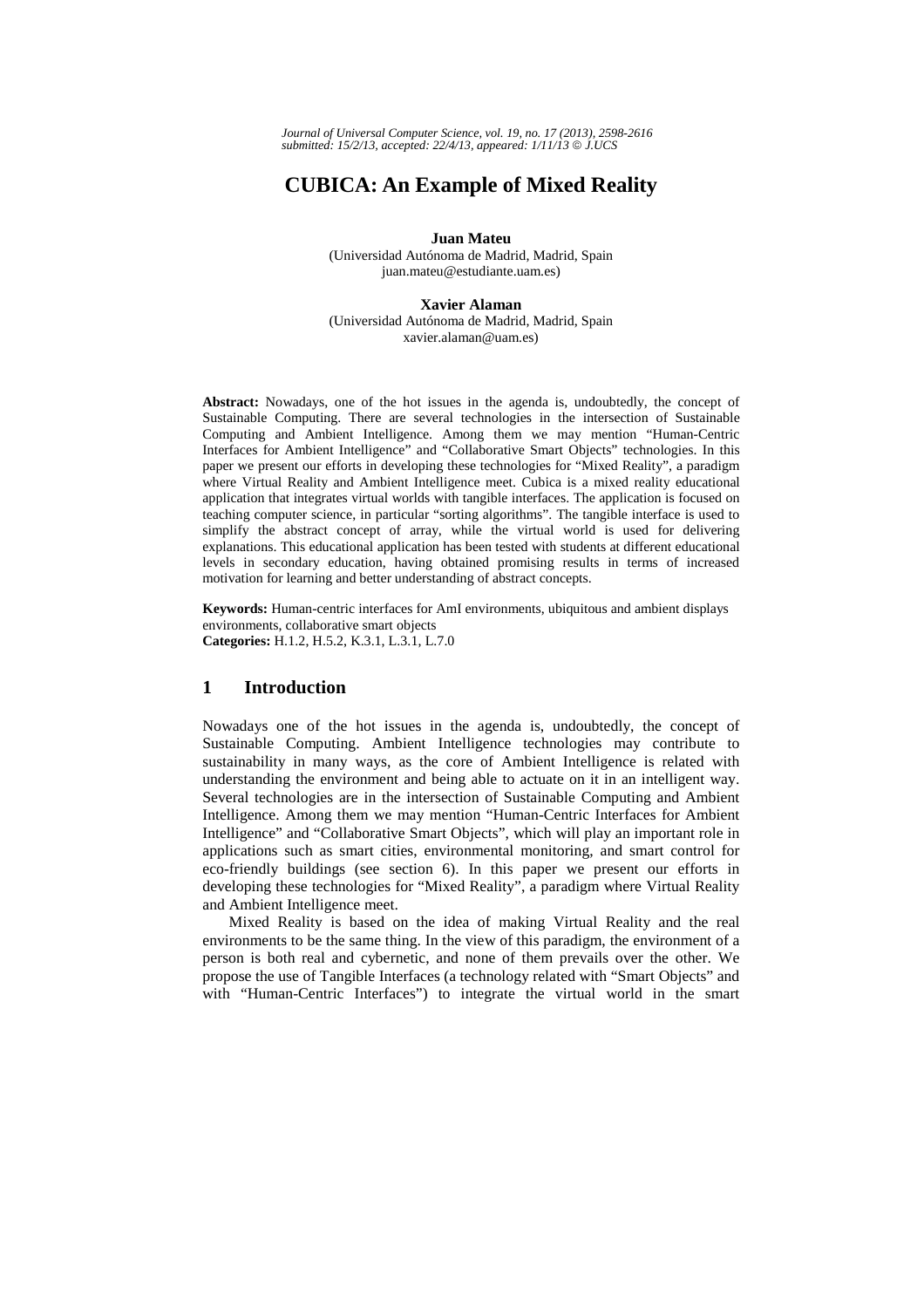environment. In this way, events that take place in the smart environment have an effect in the virtual world, and events that take place in the virtual world have an effect in the smart environment, that is, in the real world. In this way, the user "lives" both worlds in an integrated way.

This paper presents a prototype that implements these ideas, as well as an experiment of using it in a specific application area. The technologies that have been developed are general and can be used in many other application areas, as they are related with achieving the integration of smart environments with virtual worlds by means of tangible interfaces. The application area that has been chosen for testing these technologies is education.

The constant evolution of technology is a key factor in the development and adaptation of educational models based on Information and Communication Technologies (ICT). 3D virtual environments such as World of Warcraft, The Sims, and Club Penguin have achieved significant popularity and acceptance among teenagers; thus there is a good prospect of incorporating virtual worlds as a learning tool.

A virtual world can be defined as "a persistent and synchronous network of people, represented by avatars, in a network of computers" [Bell 2008]. Virtual worlds may provide a wide variety of educational experiences using different tools, including interactive text and voice chat. These experiences allow developing different skills, e.g. more advanced communication skills may be developed through interaction with other avatars in real time.

Virtual worlds may provide significant improvements in students' motivation and interest, encouraging their active participation in learning experiences. 3D virtual worlds offer an environment for creating spaces where teachers and learners, although being geographically separated, nevertheless can engage in social learning activities, offering the participants a sense of presence and immediacy that is unavailable within other traditional Internet-based learning environments [Bronack, 06].

The use of virtual worlds allows students to explore and to experience new sensations in a constructivist approach [Vygotsky, 78] in which students build their own learning through interaction with the environment and with other students. Virtual worlds allow the development of activities in which students can improve their social skills through activities. They also allow creating scenarios in which the student is assigned a certain role (role playing) and she must learn to make decisions and to deal with the consequences. The integration of these capabilities with the "real world" enhances significantly its possibilities. Following this idea, this paper describes a system that aims to achieve these pedagogical objectives using virtual worlds blended with tangible interfaces in what has been called "mixed reality".

The rest of the paper is structured as follows. Chapter 2 presents a brief overview of existing work on Virtual Worlds and Tangible Interfaces in education. Chapter 3 presents the "Cubica" system, our proposal for "mixed reality" technologies. Chapter 4 describes the experiment that has been made to test the real impact of these technologies. Chapter 5 analyzes the results obtained. The rest of the paper presents the conclusions, future work and references.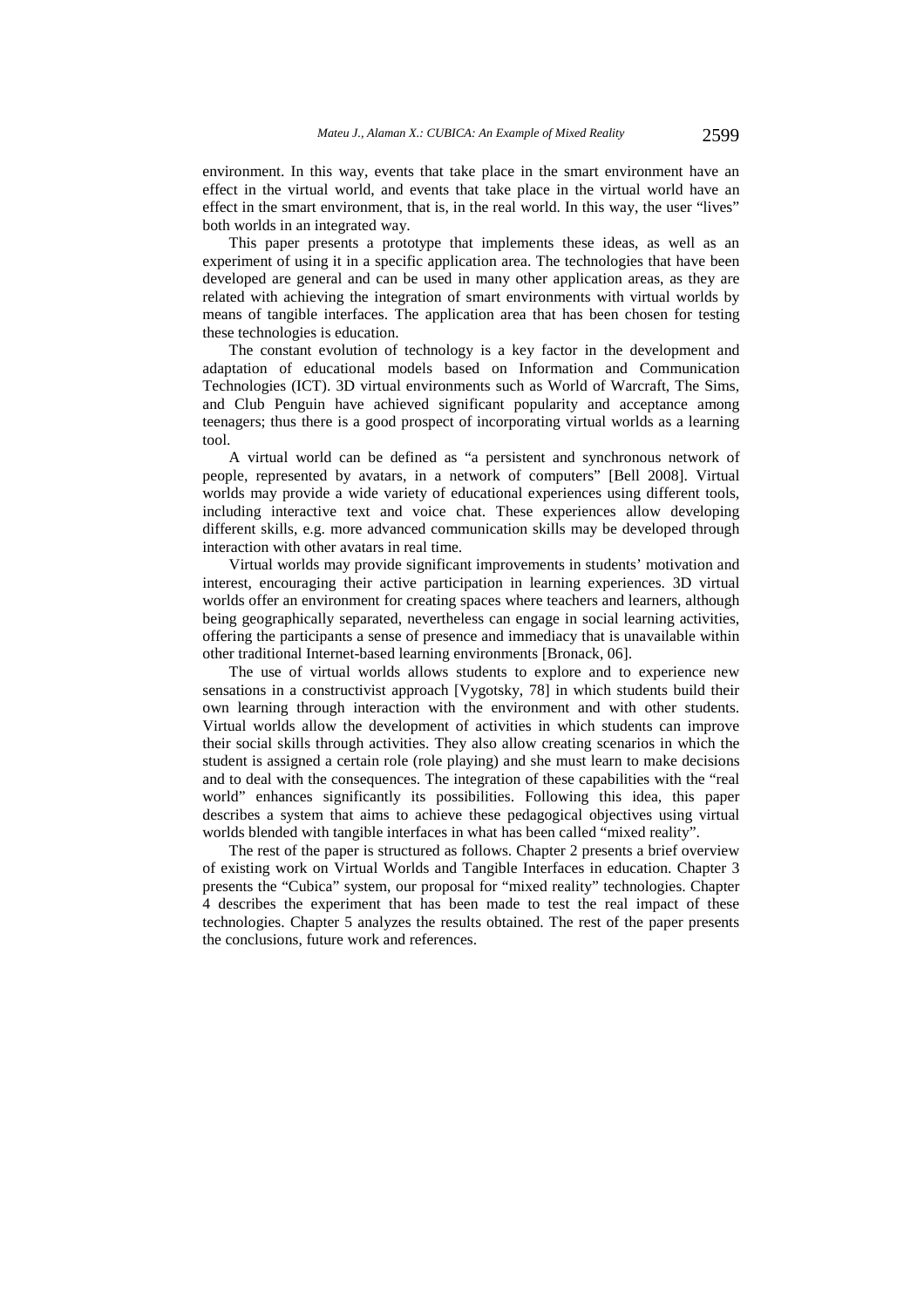#### **2 Virtual Worlds, Tangible Interfaces and Education**

Virtual worlds can be used in several ways with the goal of improving student skills in different areas, providing innovative educational opportunities. In this section some educational projects that deal with different aspects of learning will be reviewed, focusing on situated learning (within specific contexts), and on social, language and collaboration skills.

The River City Project [Ketelhut, 07] is a project for secondary education in which students travel back in time to the 19th century. River City is a virtual city in which citizens are supposed to be sick. The students have to investigate and to explore the city in search for evidence and clues for the reason of the plague. They may speak with residents of the city, take samples of water or insects, visit the hospital, etc. This project represents a kind of situated learning where students must solve the problems through exploration and interaction in virtual worlds. Working in a virtual world encourages the students to develop critical thinking through activities that allow them to interpret, analyze, discover, evaluate, and act in a realistic problem.

The Vertex Project [Bailey, 02] took place in primary school education in the UK with children in the range of 9-11 years old. Students worked in groups, combining traditional activities –such as creating a collage or writing a story- with the creation of their own virtual worlds. These activities allowed them to develop their imagination and to work different areas of the curriculum (literature, art, ICT…) Students improved their communication skills, learned to cooperate, and increased their selfesteem and confidence. The Vertex project is based on the constructivist approach, acknowledging the importance of learning by making, and focusing on using the imagination and gaming as two important factors in learning.

The NIFLAR Project [Jauregi, 10] is a European project completed in 2011 that was aimed to improve foreign languages teaching by using virtual worlds and communication through videoconferencing. They conducted sessions in which secondary school students in Spain and the Netherlands interacted with each other with the aim of improving social and intercultural learning. Other examples of projects related to language learning are the AVATAR project [Feliz , 09] and the AVALON project [Deutschmann, 10].

The ABV4Kids&Teens Project involves a cooperative team of experts and schools from Germany, the United Kingdom, Norway, Poland and Israel, being funded by the Comenius Program of the European Commission. The main goal is to help students and teachers to better understand the different European cultures, languages and values. They have created a virtual town called Anti-Bullying-Village [ABV, 12] in which events are held on racism, xenophobia, violence, and school bullying. This project allows the cooperation among young people in Europe in order to develop language skills and also to learn about various social and cultural aspects.

Virtual worlds may help to deal with inclusive education. For example, Brigadoon is a virtual island in Second Life that is used to help people with autism and Asperger syndrome. Other example in this line is using virtual worlds to facilitate the initial adaptation of immigrant students, as in the Espurna Project [Espurna, 13], where language and cultural aspects undermine the educational possibilities of lowincome immigrant students.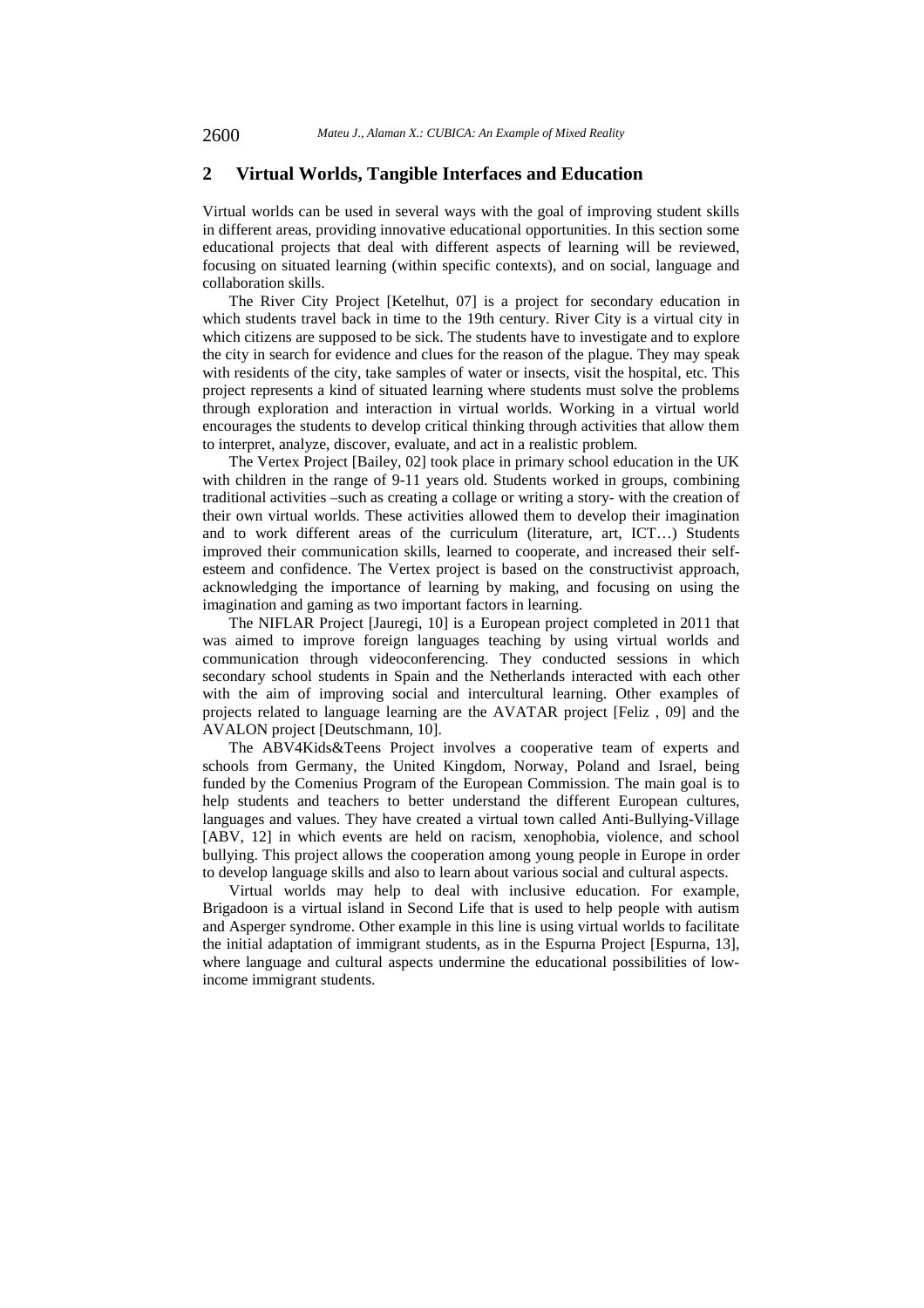Virtual worlds may also be used for teaching computer science. For example, the V-LeaF Project [Rico, 09] taught computer programming in an innovative and attractive way. Virtual worlds such as OpenSim or Second Life allow creating 3D objects and then providing behaviour to these objects by means of a programming language called LSL. This project was carried out in secondary schools in Spain.

Virtual worlds may be criticized for making the student "loosing contact" with reality. Just the opposite approach would be to locate some computation in the real world, thus enriching normal objects with computational functionalities. This is what has been called the "tangible interfaces" approach.

[Ishii, 97] proposed the term "tangible user interface" (TUI) as an extension of the conceptual framework "graspable user interface" proposed by [Fitzmaurice, 95] in order to link the physical and digital worlds. Tangible interfaces are useful in the educational domain because they allow hands-on activities and manipulation of physical artefacts. According to [Marshall, 07] some possible learning benefits of these activities are:

- Development of motor skills through physical activity.
- Development of collaborative skills.
- Younger children learn intuitively through a "hands-on" approach.
- The novelty of the experience improves motivation.
- **Learning by playing is very effective.**

From their early infancy children use all their senses to explore the world around them. Direct contact and interaction with the physical world are vital for the development of cognitive and motor skills. The use of tangible interfaces as an educational tool can help the assimilation of abstract concepts using analogies with tangible elements. It also can be used for empowering collaborative work, which would allow for a more active participation in class and the improvement of social skills. A brief review on the use of tangible interfaces in education is presented below.

According to [Zuckerman, 05] tangible interfaces in education can be classified in two types: "Froebel-inspired Manipulatives (FiMs)" and "Montessori-inspired Manipulatives (MiMs)".

The FiMs use modelled structures in order to represent the real world, for example a LEGO bricks construction that is used to represent a real-world object. Some projects that use this approach are ActiveCube [Kitamura, 01] , Block Jam [Newton-Dunn H., 2003], and Topobo [Raffle,04].

Topobo is a 3D system with kinetic memory that provides the ability to record and playback physical motion. By combining tangible components, students can quickly create biomorphic forms -such as animals, skeletons or robots- and then animate them by recording and reproducing movements. For example, you can build a tangible dog, which then can be taught to walk or to sit.

On the other hand, the MiMs approach is based on creating tangible abstract structures in order to help learning abstract concepts in domains such as mathematics, computer science or probability theory. The MiMs approach also uses building blocks in order to encourage children to make analogies among the abstract concepts and the real life. The prototype proposed in this paper (the Cubica system) uses the MiMs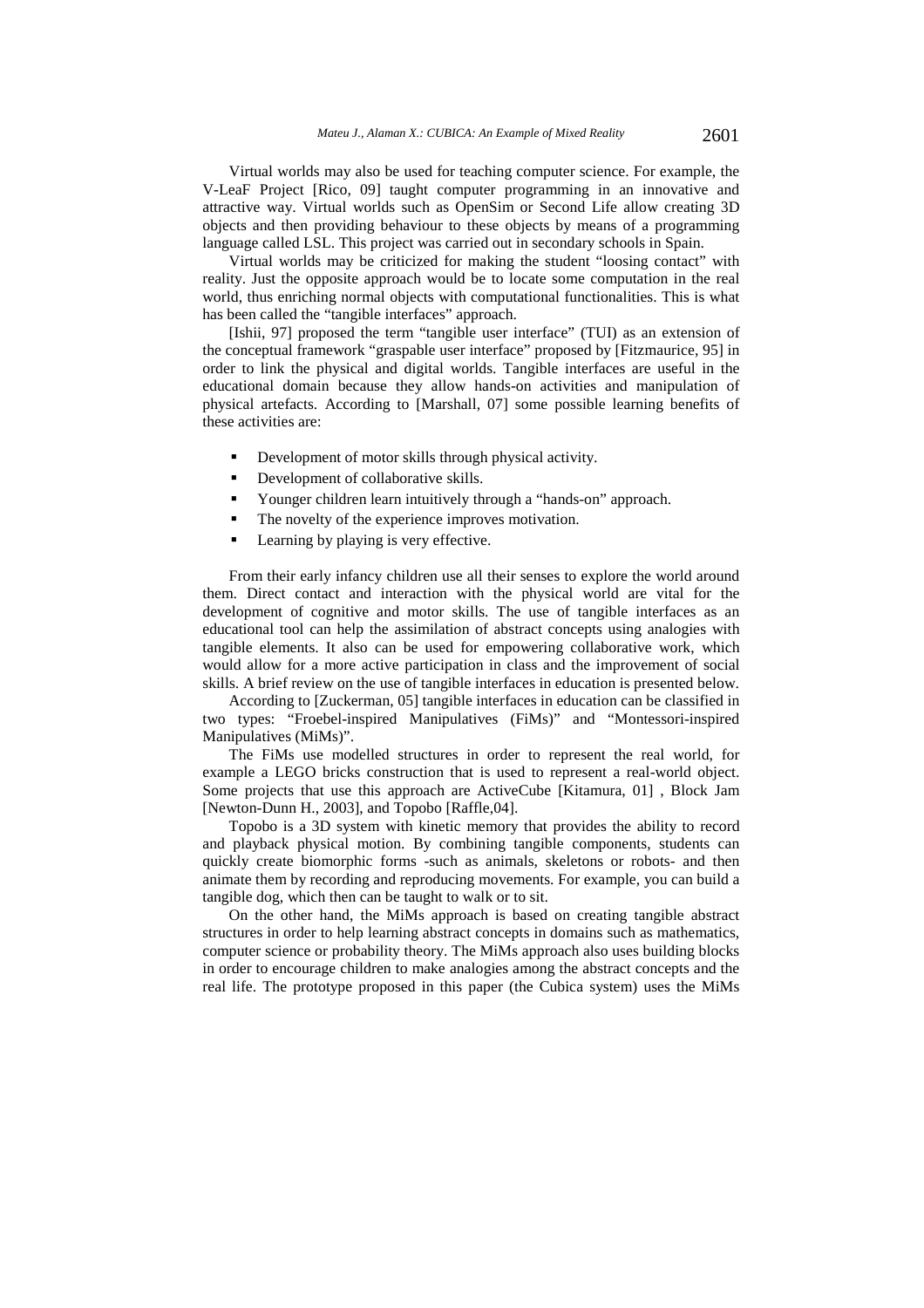approach to explain the abstract concept of algorithm: students can interact and explore with a tangible interface that represents the abstract concept of "array".

Examples of projects that use the MiM approach are FlowBlocks [Zuckerman, 05] and SystemBlocks [Zuckerman, 05]. FlowBlocks uses tangible artefacts to implement mathematical concepts such as "probability" or computer science concepts such as "looping", "branching" and "variable". SystemBlocks can simulate system dynamics, such as water flowing through a bathtub or food-chain models, by using tangible structures that represent stocks and flows.

One area that is specially suited for using tangibles interfaces is kindergarten and primary education. Collaborative activities -such as storytelling- develop young children's imagination and foster creativity.

[Africano, 04] proposes the use of interactive games to promote collaborative learning. The system is provided with a set of tangible interfaces that are used by students to explore geography and foreign cultures. Elements such as postcards, a multitouch table, a camera, several knobs, etc. allow interacting with "Ely the explorer", the computer character on the screen that serves as a link between the digital content and the tangible world.

[Stanton, 01] describes the process of creating tangible interfaces for a collaborative drawing tool called KidPad. KidPad is used to create narrative stories by means of collaborative activities in small groups. The tangible interface is a "magic carpet": a pressure-aware tangible interface that is combined with video monitoring in order to allow kindergarten students creating stories.

[String, 04] proposes Webkit, a system for working the persuasive skills of the students, providing support for the different phases of the rhetorical process. A Webkit application is composed of a set of statement cards, each of them containing a RFID tag (radio-frequency identification tag) and an output light. The application has five argument squares that contain RFID-reading radio antennas, a "magnifying glass" square which also contains a RFID-reading antenna, and a projection screen on which the graphical user interface is projected. The teacher proposes a specific topic and the student must arrange the statement cards on the argument squares in order to create an argument.

Tangible interfaces help to learn abstract concepts in areas such as computer science. There are several educational projects where tangible interfaces are used for "tangible programming": the students use a physical language that allows them to learn or to improve their programming skills. The majority of these projects use as tangible interfaces bricks (e.g. pieces of LOGO) and programming consists in putting together bricks to obtain a specific sequence.

[Horn, 07] proposes a system for teaching programming using a physical interface that facilitates the use of a complex programming syntax, and that is shown to improve the programming style and to create a positive climate in classroom. They have created two tangible programming languages to be used in the final year of primary school and in middle school. The first tangible language is Quetzal, which is used to control LEGO MINDSTORMS robots. The second tangible language is Tern, which is used to control virtual robots in a computer screen. The elements used by the language Tern are similar to pieces of a jigsaw puzzle, thus providing a physical constraint when constructing programming statements.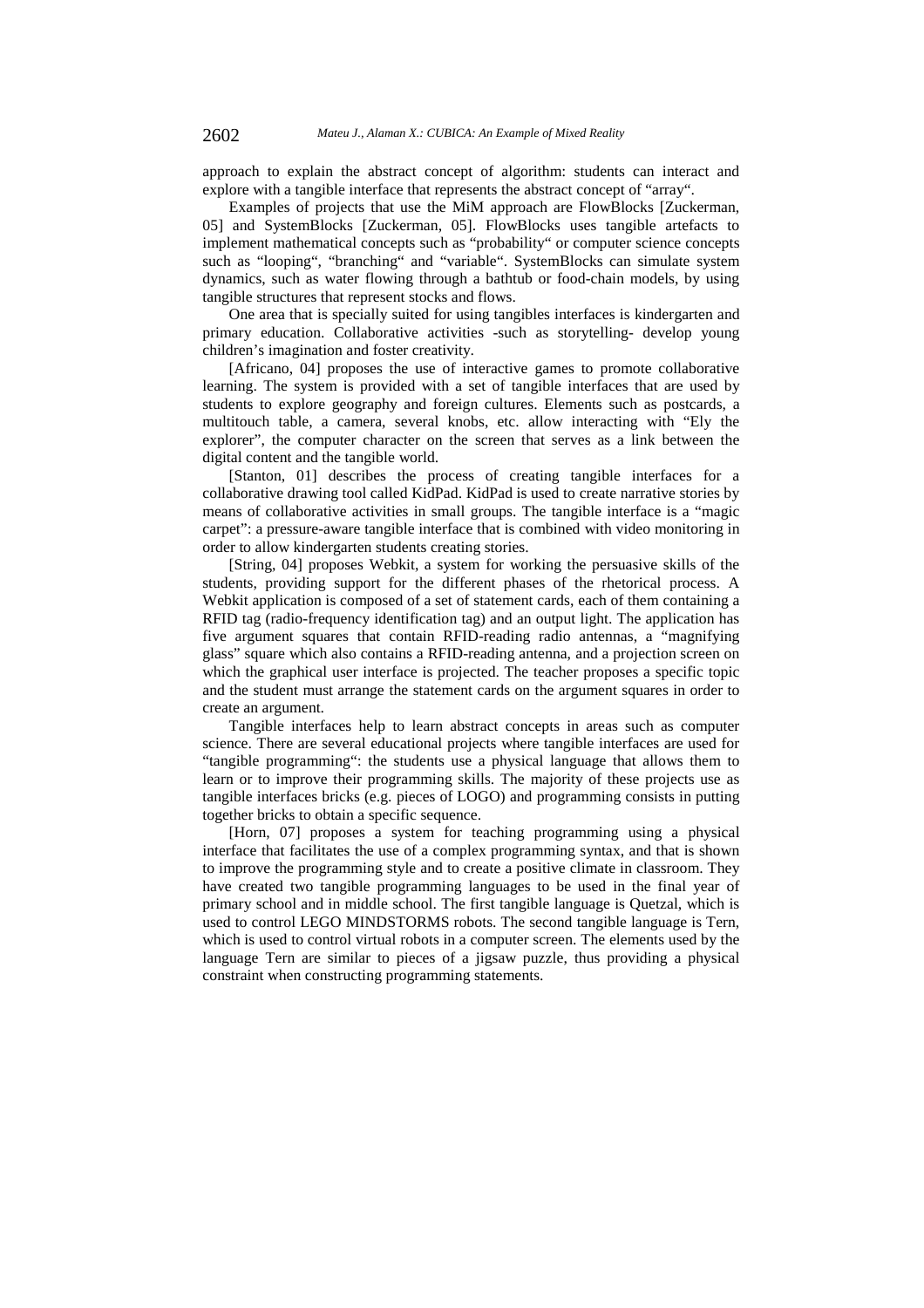Tangicons [Scharf, 08] is similar to the previous project, but it is aimed to kindergarten children who are learning the basic concepts of programming by interacting with tangible programming bricks.

TurTan [Gallardo, 08] is a tangible programming language for creative exploration, which uses a tabletop interface with tangible objects in order to learn and explore the basic programming concepts in a playful, enjoyable and creative way. It is addressed to children and non-programmers and was inspired by turtle geometry.

[Timothy, 2004] proposal is designed for learning geometric concepts in physical space. It uses the Logo language with the goal of teaching programming concepts.

AlgoBlock [Suzuki, 93] is a tangible videogame where the student drives a submarine through an underwater maze, using a programming language similar to Logo. Suzuki and Kato, the developers of Algoblock, proposed the term of "tangible programming" for this kind of activity.

Garden Alive [Ha, 06] is a garden where you can interact with tangible interfaces. This system has cameras that detect hand gestures and sensors that detect light and water. Plants grow virtually according to sensor measurements and exhibit emotional states as a reaction to user interactions.

Some conclusions may be learned from these projects. In first place, both using virtual worlds and using tangible interfaces seem to be effective approaches for developing creative and collaborative skills, as it is illustrated for example by The Vertex Project [Bailey, 02], "Ely the Explorer" [Africano, 04] or the "magic carpet" [Stanton, 01]. The same pedagogical objective can be achieved using any of these two different approaches, thus there is a good prospect that combining both (virtual worlds and tangible interfaces) would increase this desirable characteristic.

It can also be noted that tangible interfaces projects, being the output of graphical nature, used computer screens for output in first place, then used digital projectors and finally used tabletop surfaces. Using a virtual world for output seems to be the logical next step in this direction.

Most of the reviewed projects on tangible interfaces are specifically aimed at children. The use of tangible interfaces seems to be more effective in early ages because children need direct interaction with physical artefacts in order to develop cognitive and motor skills. However, there is a good prospect of obtaining good results also in secondary education: more effort in this educational level is needed.

We can classify the reviewed projects according to their directionality: virtual to physical and physical to virtual. In virtual to physical projects the work is done in the computer, and then the results are reflected in the real world via a tangible interface (e.g. a program is written in the computer and the results are reflected in the real world through an animated toy or robot). In physical to virtual projects the interaction starts in the real world, using tangible interfaces, and the results are reflected in a computer screen in a graphical way (see for example, AlgoBlock [Suzuki, 93] or Garden Alive [Ha, 06]). It seems a reasonable next step to blend both directions (virtual to physical and physical to virtual simultaneously) in a "mixed reality" system.

Reviewed projects use a wide variety of technologies and software. A lack of homogeneity and interoperability may disturb the spreading and sharing of such educational solutions. It is very important to make an effort in order to integrate these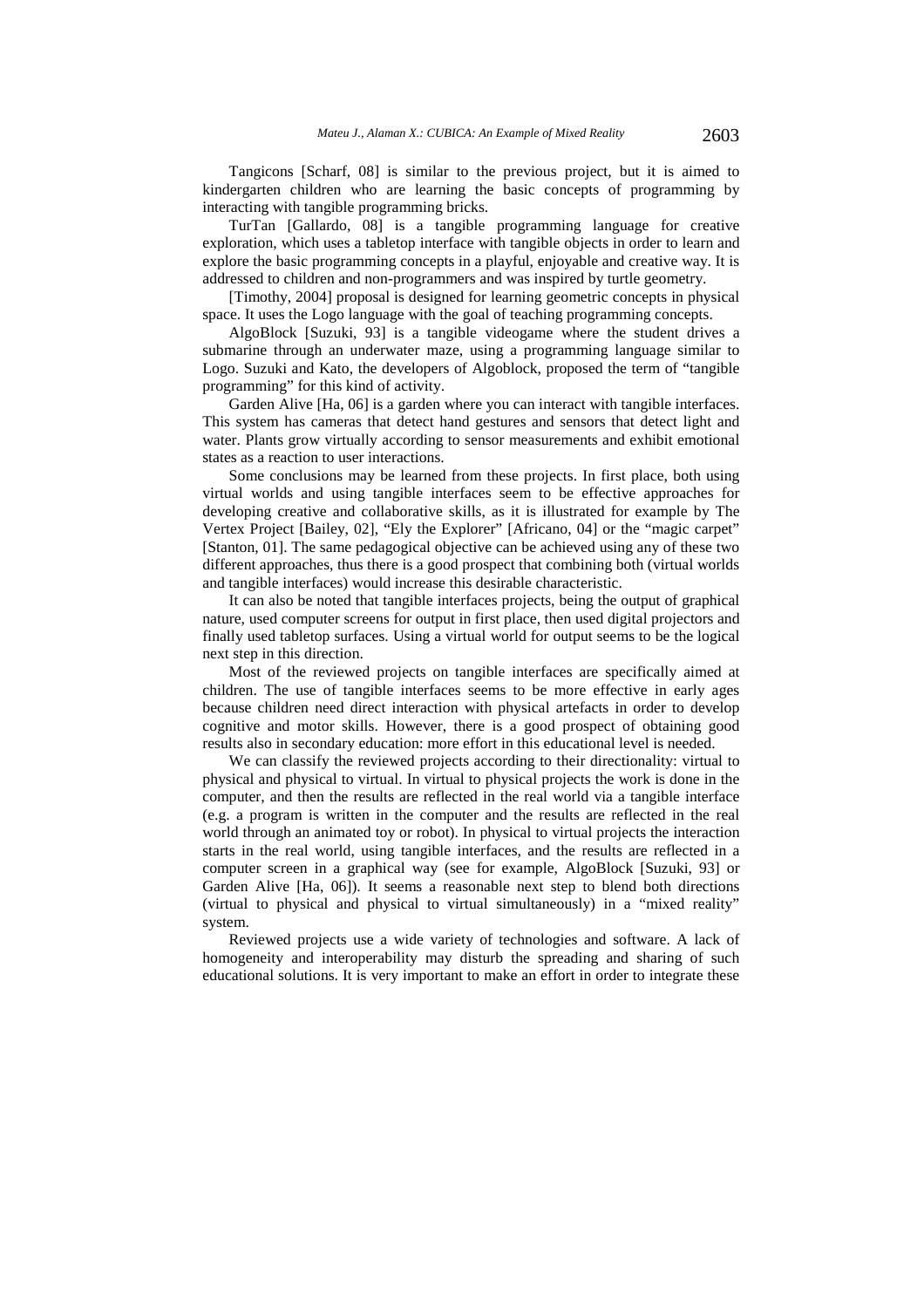technologies, taking into account the opinion of the educational community about the suitable technologies or platforms to apply at school.

Finally, many projects are only carried out as prototypes at laboratories; it is important to deploy the technology at a real classes and analyze the results of these experiences.

As a conclusion, the integration of virtual worlds and tangible interfaces seems to offer good opportunities to improve computer-based educational systems. This integration may exploit powerful synergies between the virtual and the "real" world, allowing a more vivid educational experience. Thus, this paper proposes a system that uses virtual worlds and tangible interfaces in order to explore such a "mixed reality" concept.

## **3 The Cubica System**

The Cubica system uses tangible interfaces to combine the real world with a virtual world, thus providing a "mixed reality" experience. In order to test these technologies, an educational application was developed.

The pedagogical objectives of the application were: to improve students' motivation and interest; to encourage their active participation in learning experiences; to explore a constructivist approach in which students build their own learning through interaction with the environment and with other students; to foster more advanced communication skills; to motivate engagement in social learning activities; to empower collaborative work teaching how to cooperate; to help the assimilation of abstract concepts using analogies with tangible elements; and to develop creative skills.

The choice of the virtual world platform is a key issue for several reasons. On one hand, the virtual world must be suitable for secondary education: it has to be a closed and controlled environment. For example, Second Life is a well known virtual world, but access is not allowed for users under 18 years old, and therefore it cannot be used at secondary schools. On the other hand, a virtual world with open communication protocols is to be preferred, as it has to be connected and synchronized with the real world.

Considering these two requirements OpenSimulator [OpenSimulator, 13] was chosen as the development platform. It allows the implementation of a controlled environment suitable for high school students, and it uses the same communication protocols as Second Life, but being distributed as open source software under a BSD license.

The limitations that are found in public schools at Spain imposed some requirements in the design of the system. In general, public schools at Spain have computers with limited capacity, low bandwidth internet access, and some firewall restrictions. Considering these limitations, an OpenSimulator (OpenSim) server was installed within the high school local area network (LAN) to overcome bandwidth and firewall restrictions.

The classroom where this experiment was conducted had 20 computers that used the LliureX operating system (a Linux distribution that is specific for educational institutions in Valencia), but due to limitations in the network and in the server only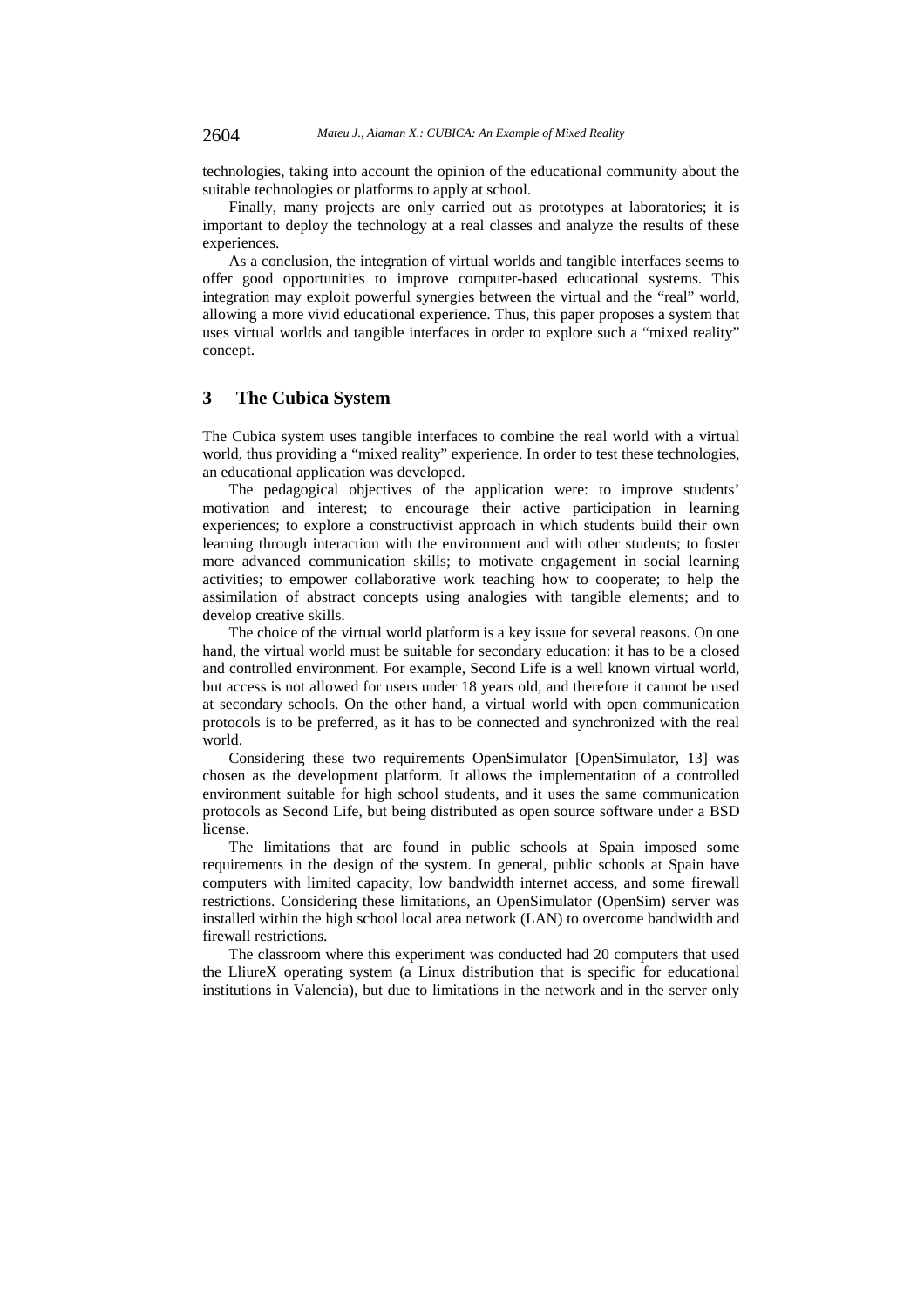10 computers were connected simultaneously to the virtual world. In each computer a 3D OpenSim viewer was installed.

A virtual world was implemented, called Algoritmia Island, in which students could visit different thematic houses where they were taught about sorting algorithms. In the thematic houses students found different animations, notice boards, exercises, links to web pages, QR codes, videos of animations on sorting algorithms, and other educational materials.



*Figure 1: The Algoritmia Island*

The thematic houses were virtual houses where the students could learn about sorting algorithms by interacting with different materials and by performing various activities. The thematic houses could be seen as virtual interactive museums on sorting algorithms.

There were four thematic houses: the first one was used to introduce the basic concepts about the topic. (e.g. "What is an algorithm?" or "What is an iteration?"). In order to learn and understand these concepts the students examined different examples of daily activities (e.g. the process of changing a light bulb).

The three remaining houses represented the three sorting algorithms that had to be studied: bubble sort, selection sort and insertion sort (see Figure 1). In each thematic house, students could watch a simulation of the corresponding sorting algorithm, and explore various educational materials on the topic.

 Additionally, in "Algoritmia Island" there were places to learn other skills, like how to move an object in a 3D space, or how to program a simple script using a specific programming language for this virtual world called LSL (Linden Scripting Language).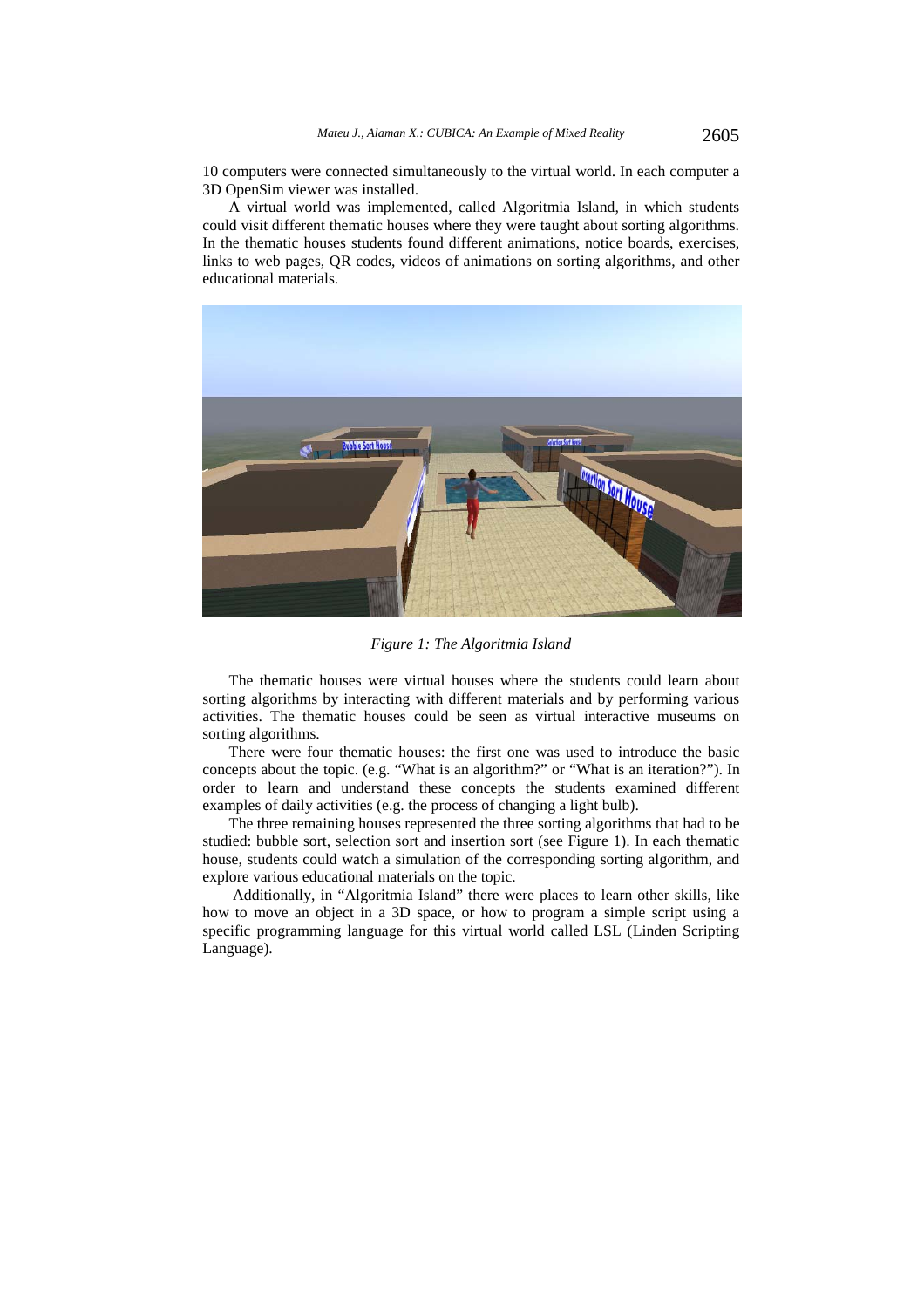

*Figure 2: the Bubble Sort Thematic House* 



*Figure 3: Example of explanatory panel in a thematic house* 

Each thematic house offered various resources for learning sorting algorithms (see Figure 2 and 3): a running simulation of the algorithm, a panel with the pseudo code of the algorithm, links to web pages with additional material, etc.

In order to implement "mixed reality", middleware software was created for linking the virtual world with the tangible interfaces in the real world. This middleware used the LibOpenMetaverse library [LibOpenMetaverse, 13]. LibOpenMetaverse is a .NET based client/server library used for creating and interacting with 3D virtual worlds such as OpenSimulator or SecondLife.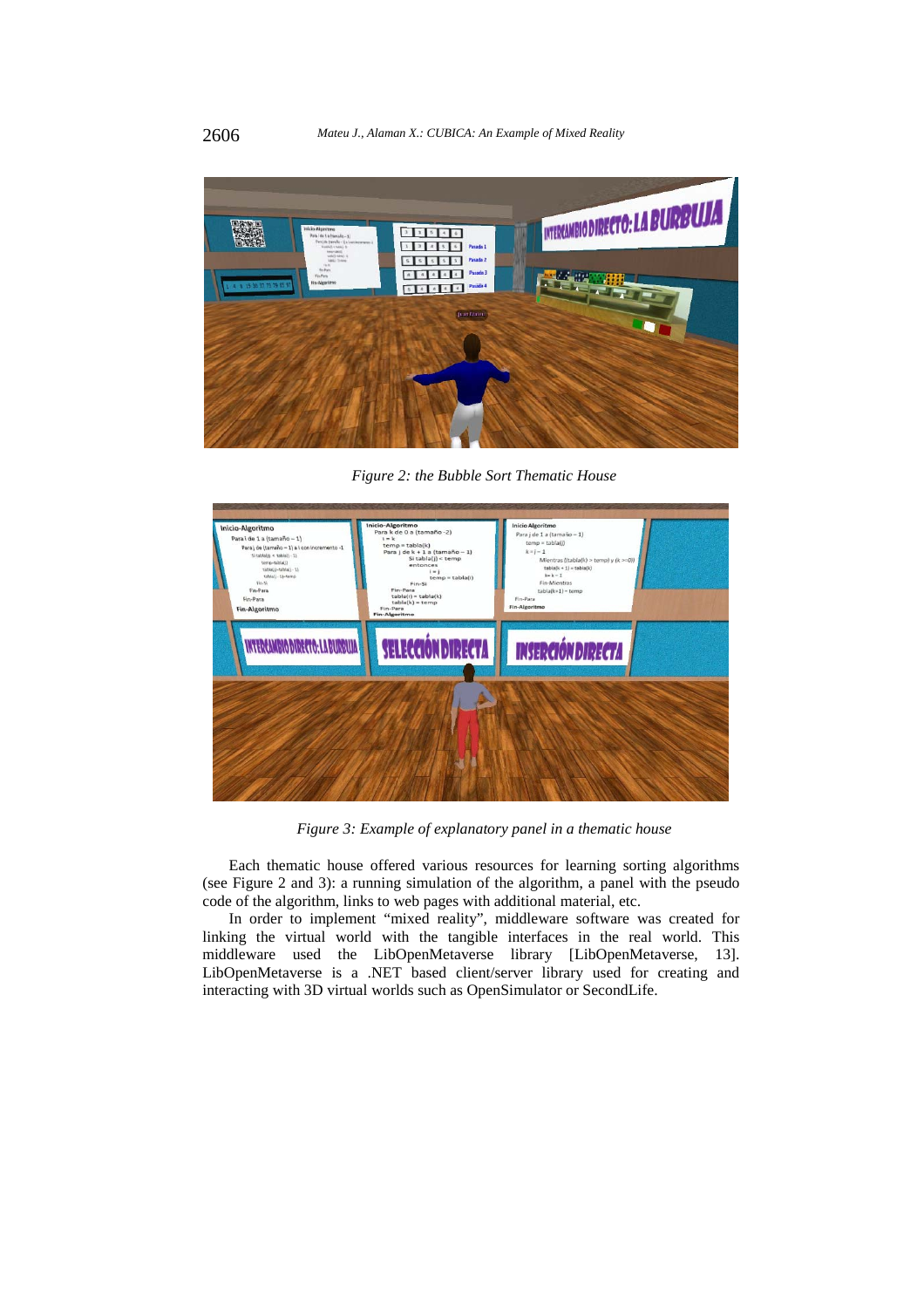The core of the middleware software implemented the protocol, networking and client functionality. A Non Player Character (an avatar controlled by a program) was created inside the virtual world to be in charge of sending and receiving messages between the virtual world and the tangible interface. This communication was implemented as a middleware that acts as a mediator among the physical devices and the virtual world: when somebody modifies the state of the tangible interface, the change is propagated to the virtual world and vice versa.



*Figure 4: The Cubica System Architecture* 

Although this middleware may be used to interact with any tangible interface, a particular one was developed as a proof of concept. For this, Phidgets technology was used. Phidgets are low cost electronic components -sensors and actuators- that are controlled by a computer via USB. Although other alternative technologies could be used (e.g. Arduino), Phidgets were chosen because they are very simple to use and they are reasonably priced. The middleware was implemented using C# language and it contained the libraries to connect with the tangible interfaces (Phidgets) and the library to connect with the virtual world.

One of the problems while teaching computer science at secondary schools is the high degree of abstraction that is involved in the subject. The assimilation of abstract concepts may be facilitated by using "tangible" elements that are analogies or metaphors of these abstract concepts. In this line, the Cubica system implemented a tangible interface that represented the concept of array.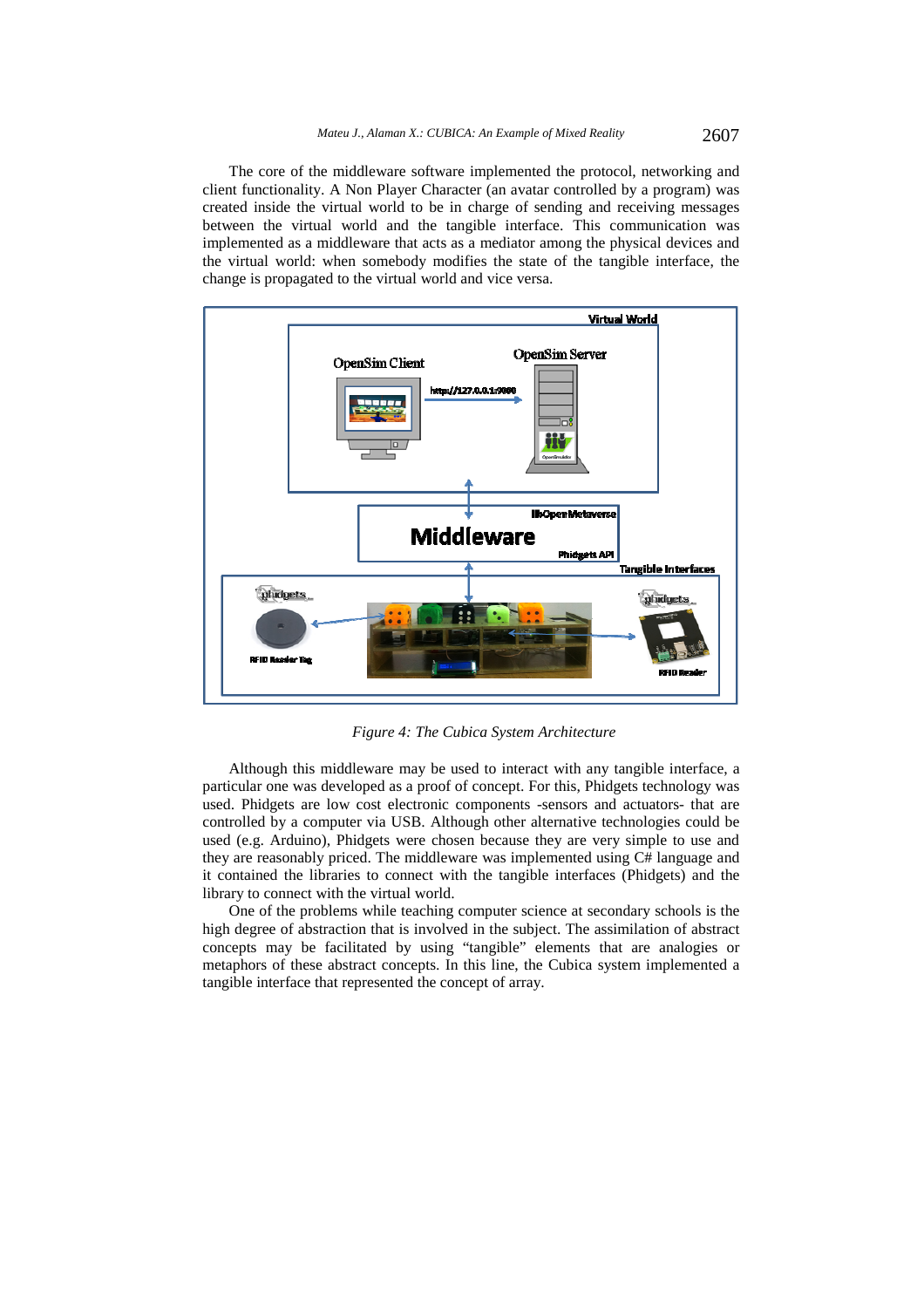

*Figure 5: Mixed reality: the "array" tangible interface* 

The tangible interface had five holes representing the five vector elements. Cubes (dices) were used to represent the values of the elements of the array (see Figure 5). RFID readers were used to read each element of the array: RFID tags were inserted inside the cubes. The values of the different positions of the array were sent to a simulation of the array that was represented inside the virtual world, and which was synchronously updated using this information. The tangible interface also featured an LCD display that showed auxiliary messages, such as the number of iteration during a sorting process.

The objects In Algoritmia Island are programmed using the LSL programming language. This language allows modifying the state of an object according to the state of the tangibles artefacts. For example, when a specific die is put in a hole in the wooden model, the middleware receives a signal reporting this event and sends the adequate message to the virtual world in order to change the state of the corresponding object.

## **4 An Experiment Using Mixed Reality**

The Cubica system was tested in a series of experiments carried out in a school of secondary education in Valencia, Spain. Each experiment was organized in 3 onehour sessions, involving students at various academic levels: the fourth year of secondary education (ESO), two different groups of middle-level professional courses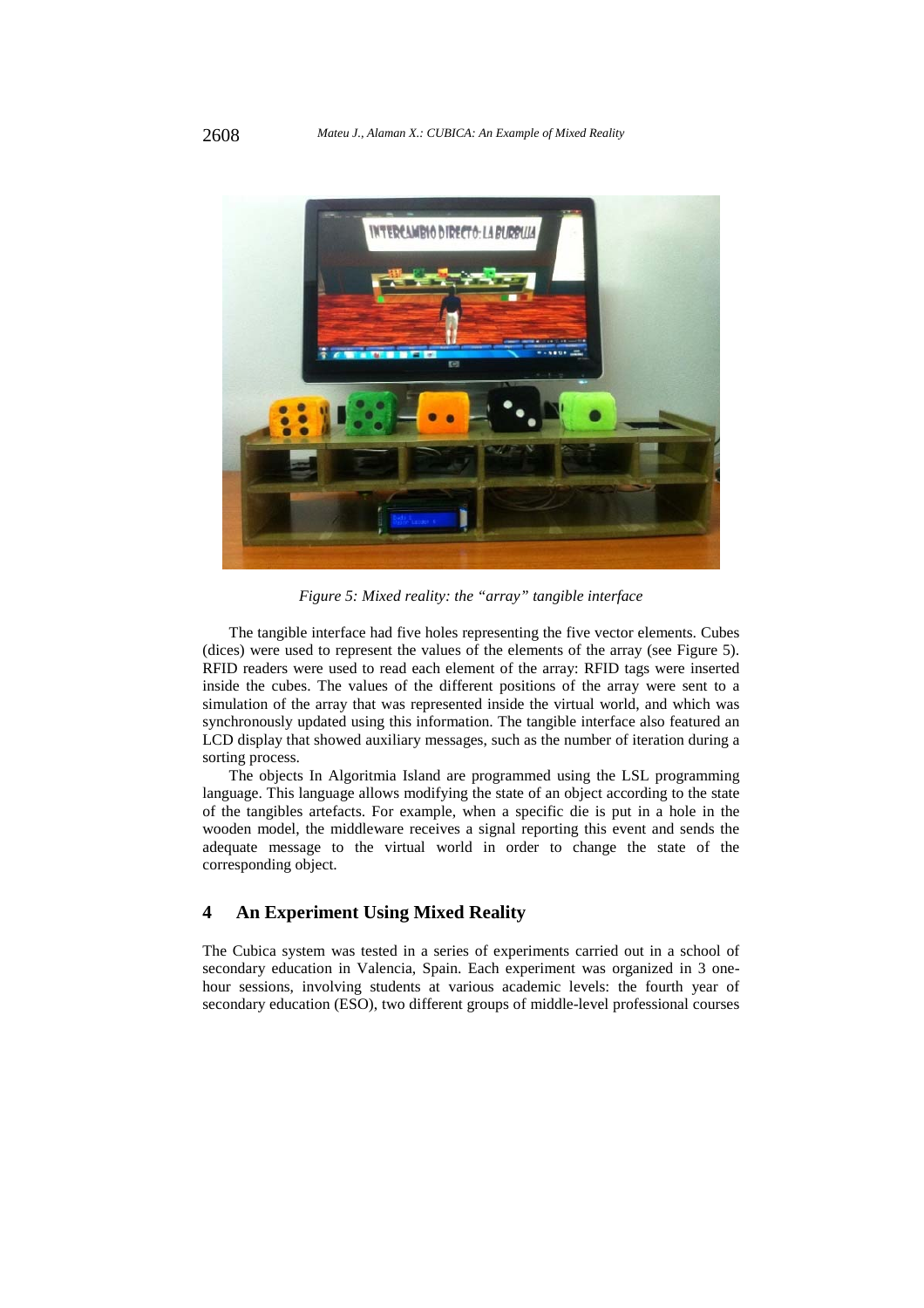(FP) and a small group of 2nd-Bachillerato students (last year before university). It has to be noted that the subject is a mandatory course for FP students, and optional for the rest. The same experimental design was used for all of them.

Each group had an average of 15 students that worked in pairs, due to constraints in the number of computers and bandwidth available, as well as to encourage peer tutoring. At the beginning of each experiment the teacher explained the basic aspects of using virtual worlds, such as the need of a 3D viewer to connect to the virtual world and the need of an avatar (a representation of each student in the virtual world) to access the "Algoritmia Island". After this explanation, the teacher provided the credentials of their avatars and they entered the virtual world.

The first session was an introduction to the use of virtual worlds. The first task was to change the appearance of their avatars and then to explore the virtual island learning the basic use of the interface (walking, communicating with other avatars, reaching the different places in the island, etc.) After this initial step, the students practiced how to create objects, how to change their textures and colours, how to move them, how to use the coordinate axes in 3D space, and -very briefly- how to program the behaviour of objects by creating scripts.

In the second session the teacher explained the concepts of algorithm, loop, array and iteration, which were needed to follow the sessions. The teacher explained these concepts in reference to the system, for example making clear the concept of "array" using the tangible interface. Once the main concepts were discussed, students began to explore the four "thematic houses" in the virtual island. One of them offered an introduction to the concepts of algorithm, iteration, array, and other basic notions. The other three houses were devoted to three specific sorting algorithms. In each house there were a number of teaching resources such as panels, QR codes that link to Youtube videos (for example, Bubble Sort explained with Hungarian folk dance), animations of sorting algorithms, exercises, etc.

In each "thematic house" the student interacted with a virtual model of the tangible interface, which showed an animation of the sorting algorithm. The student then used the tangible interface to check whether she had properly understood the algorithm. At every moment the system kept the consistency between the virtual world and the tangible interface, thus offering an experience of "mixed reality" (see Figure 6). At the end of the activity the system, through an LCD screen, indicated whether what has been done by the student matched any of the algorithms studied and whether it was advisable to re-visit again any "thematic house". Students could also review the topics using Sloodle (an open source e-learning platform that integrates Moodle with OpenSim) accessing glossaries and auxiliary materials.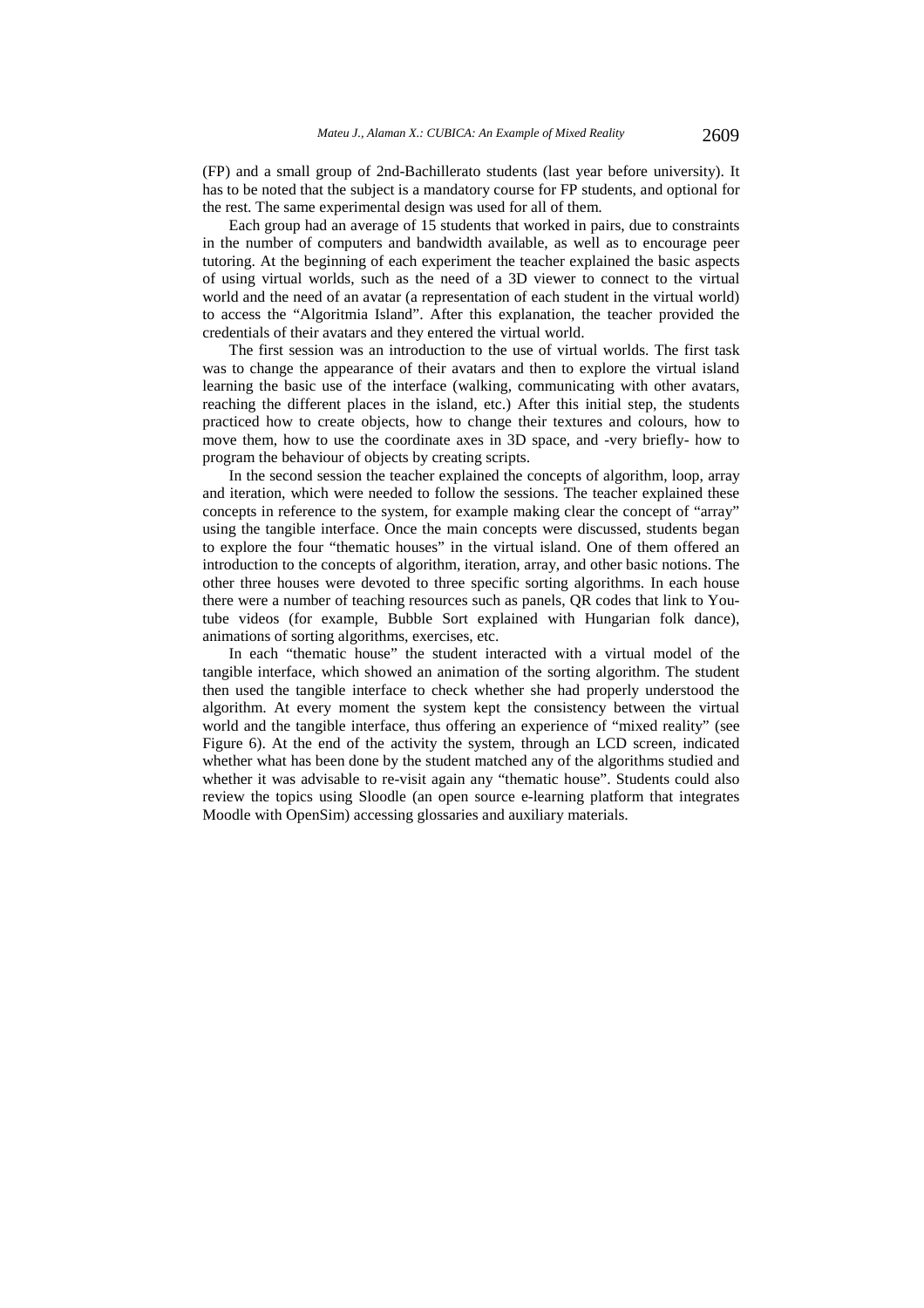

*Figure 6: A student using the tangible interface* 

In order to promote collaborative work, the teacher finally proposed an activity in which two teams competed to sort as quickly as possible a given array. In the virtual island there were two boards on the ground, one for each team, and a giant dice. One of the members of the team was in charge of moving the cubes in the virtual world for each iteration of the algorithm. So they used chatting to coordinate the work and to achieve the correct ordering. This activity allowed students to work the skills acquired in the virtual world and to organize themselves for collaborative work.

In the third session, students continued performing exercises and practicing with the training panels available in the Algoritmia Island.

Each student then performed two tests using the tangible interface. In each test the teacher proposed an array and the sorting algorithm to be used; the student had to carry out the corresponding iterations until the array was sorted. After each test was done, the system showed in the LCD screen whether it had been passed, and the result was also published in the Twitter account of the teacher.

Finally they filled a survey to assess whether the use of virtual worlds and tangible interfaces had motivated them and helped them to better understand sorting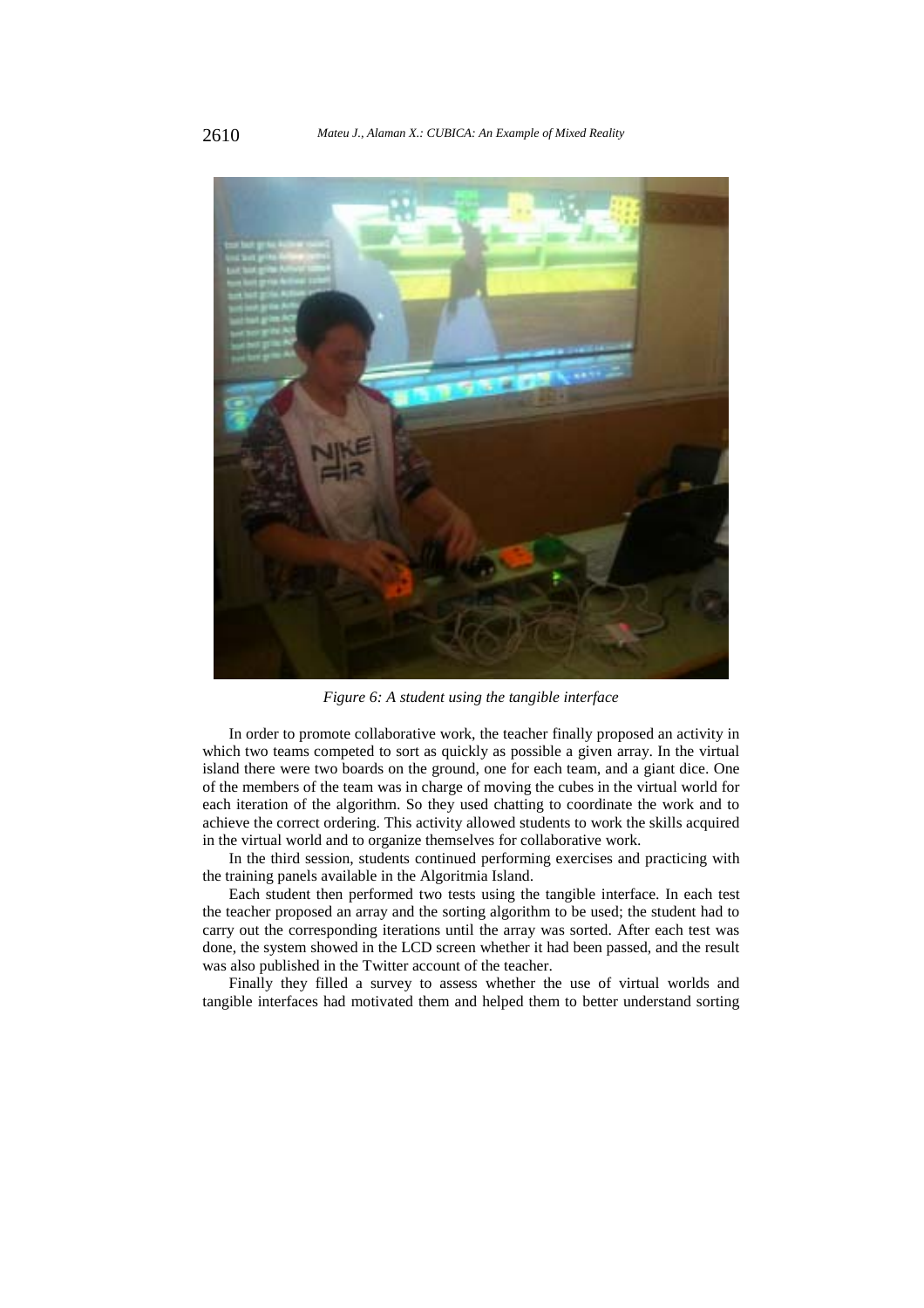algorithms and some of them performed a written test with a series of exercises to confirm that they had understood the sorting algorithms.

## **5 Analysis of the results**

As explained above, the experiment was carried out with several groups of students, at various educational levels. After each experiment, the students were administered a paper test and/or a survey, to check the usefulness of the system (both perceived and objective). In total, 42 students participated in the sessions. The results are summarized in the following tables:

| <b>Questions</b>                                      | Yes       | N <sub>0</sub> |
|-------------------------------------------------------|-----------|----------------|
| Have you ever played with 3D virtual world games      | 36(86%)   | 6(14%)         |
| (World of Warcraft, Sims)?                            |           |                |
| Did you find the system easy to use?                  | 42(100%)  | $0(0\%)$       |
| Do you think that the system has been helpful to      | 40(95%)   | 2(5%)          |
| understand the concept of array?                      |           |                |
| Did you understand better the sorting algorithms      | 35(83%)   | 7(17%)         |
| using virtual worlds with respect to the explanation  |           |                |
| on the blackboard?                                    |           |                |
| Has the use of the system helped you to answer the    | 33(79%)   | 9(21%)         |
| exercises?                                            |           |                |
| Has the use of the system helped you to distinguish   | 37(88%)   | 5(12%)         |
| among different sorting algorithms?                   |           |                |
| Has the tangible interface been helpful to understand | 41(97.6%) | $1(2.4\%)$     |
| how sorting algorithms work?                          |           |                |
| Do you think the use of virtual worlds has motivated  | 38(90.5%) | $4(9.5\%)$     |
| you to work harder in class?                          |           |                |
| Have you found interesting the sessions in which you  | 42(100%)  | $0(0\%)$       |
| interacted with virtual worlds?                       |           |                |
| Would you spend more time studying at home if you     | 35(83%)   | 7(17%)         |
| could use virtual worlds there?                       |           |                |
| Would you like to participate in further sessions?    | 42(100%)  | $0(0\%)$       |

#### *Table 1: Results of the survey of 42 students*

Analyzing the survey (see Table 1), the first thing that can be noticed is that many students had previous experiences with 3D virtual environments such as World of Warcraft, Sims o Club Penguin: 86% of students who participated in the sessions had interacted before with such 3D virtual environments, mainly for gaming. This willingness in using 3D virtual worlds made the students showing more interest and being more receptive during the sessions, as they were using what they perceived as a funny environment. Thus the objectives of achieving "learning by playing" and "learning by doing" were met: the students were protagonists of their own learning. Furthermore, the data from the survey shows that 65% of the students thought that the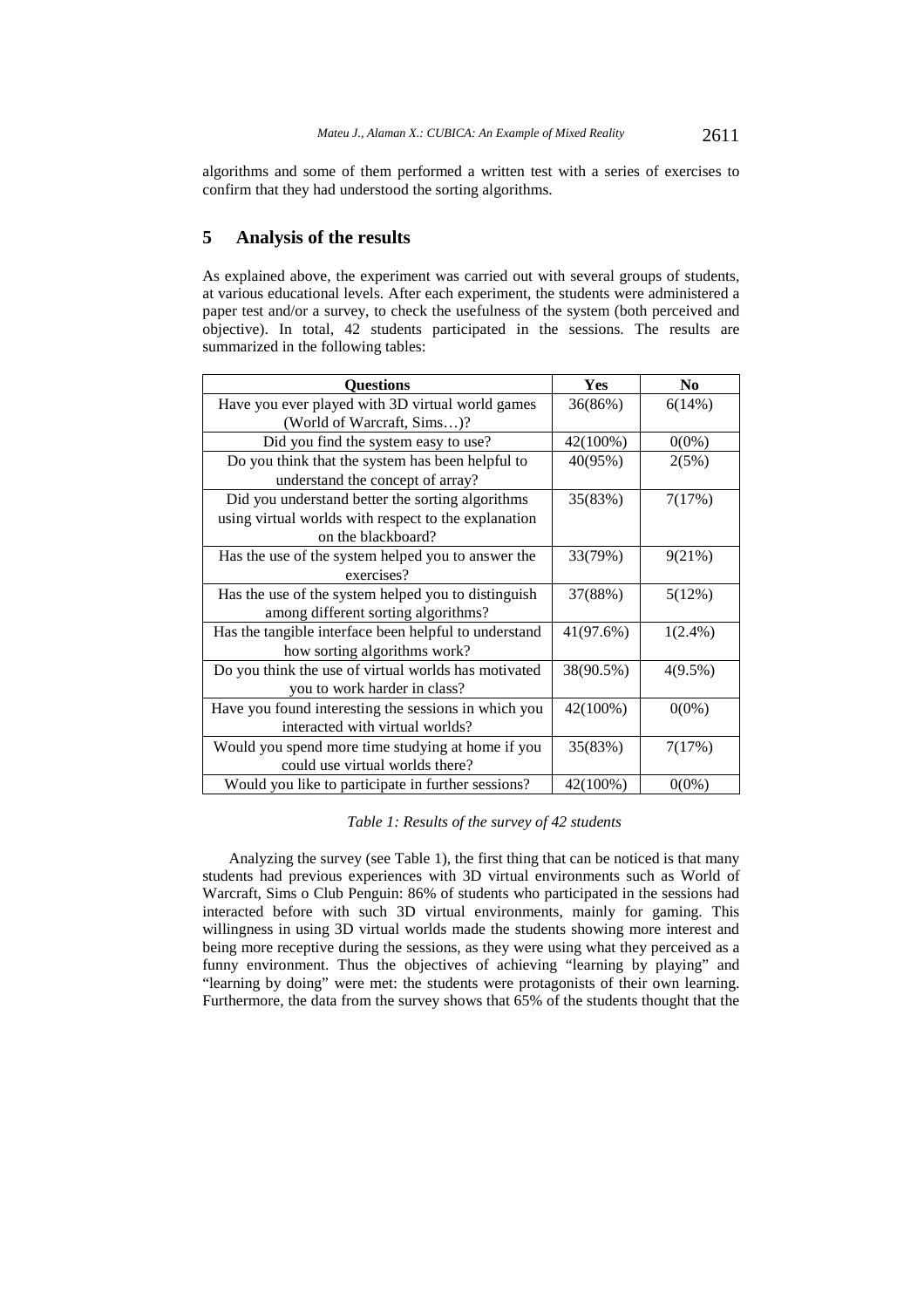use of virtual worlds had motivated them to work harder than they would have done in traditional classes and 83% of students said they would devote more time to study at home if they could use virtual worlds there.

The above data is related with the learning curve in using virtual worlds: the fact of having interacted previously with 3D games allowed them to quickly adapt to the environment, so that 100% of students found the interaction with virtual worlds easy or very easy: it seems that this learning curve was not very steep. Even students in the first year of ESO had their avatars customized in minutes, being able very quickly to move around the virtual island and even to create or modify objects.

83% of students believed they had achieved a better understanding of sorting algorithms by using virtual worlds and the tangible interface, compared with traditional methodologies (blackboard, paper…) The use of virtual worlds also allowed the students to involve in collaborative activities in a more orderly fashion, using text chatting and having frequent interactions among them inside the virtual environment. Students were allowed to assume different roles (role playing) and collaborative activities conducted inside the virtual world created a pleasant climate of healthy competition among students. The sessions were about learning sorting algorithms, but indirectly many other skills were worked, such as, for example, digital competence or understanding 3D coordinate axes.

The analogy provided by the system through the tangible interface was very useful to understand the concept of sorting: 95% of students believed that it helped. The tangible interface along with the use of the dice let them following in a clearer way each particular algorithm. Also 88% of students thought the system helped them to better distinguish the differences among sorting algorithms.

The sessions were very positive and 100% of students said they would like to participate again in similar sessions. Even students from other schools expressed interest in participating in the sessions as they had heard from friends or relatives.

Also noteworthy is the motivation in the teacher side. From informal talks with the teachers who participated, we found that they have loved the sessions and would like to work with such tools in the future. However they have a lack of knowledge on the use of the virtual worlds that may jeopardize these desires.

Let us analyze now the results of the written test that some of the students did after using the mixed world system for learning sorting algorithms (see Table 2). Judging both the results and the attitude of the students, the groups in which the experience was most helpful were the second year of Bachelor and the fourth year of ESO. This experiment suggests that the right time to begin with higher-level abstract concepts related with algorithmics and programming is the fourth year of ESO.

Despite having been a very successful experience, some problems were detected that have to be addressed in future sessions. Firstly, although 69% of students have found that the time devoted to the sessions has been adequate, teachers have found it to be insufficient: many activities were developed in a fairly short space of time. Therefore it would be desirable to include one or two more additional sessions to accomplish everything more calmly and to properly consolidate all the concepts.

Another aspect to consider is the distraction that the interaction with virtual worlds may cause. 20% of students spent 30 or more minutes to set up their avatars and 52% of students visited other parts of the island not directly related with the topics to study. The nature of the environment may cause some students to waste time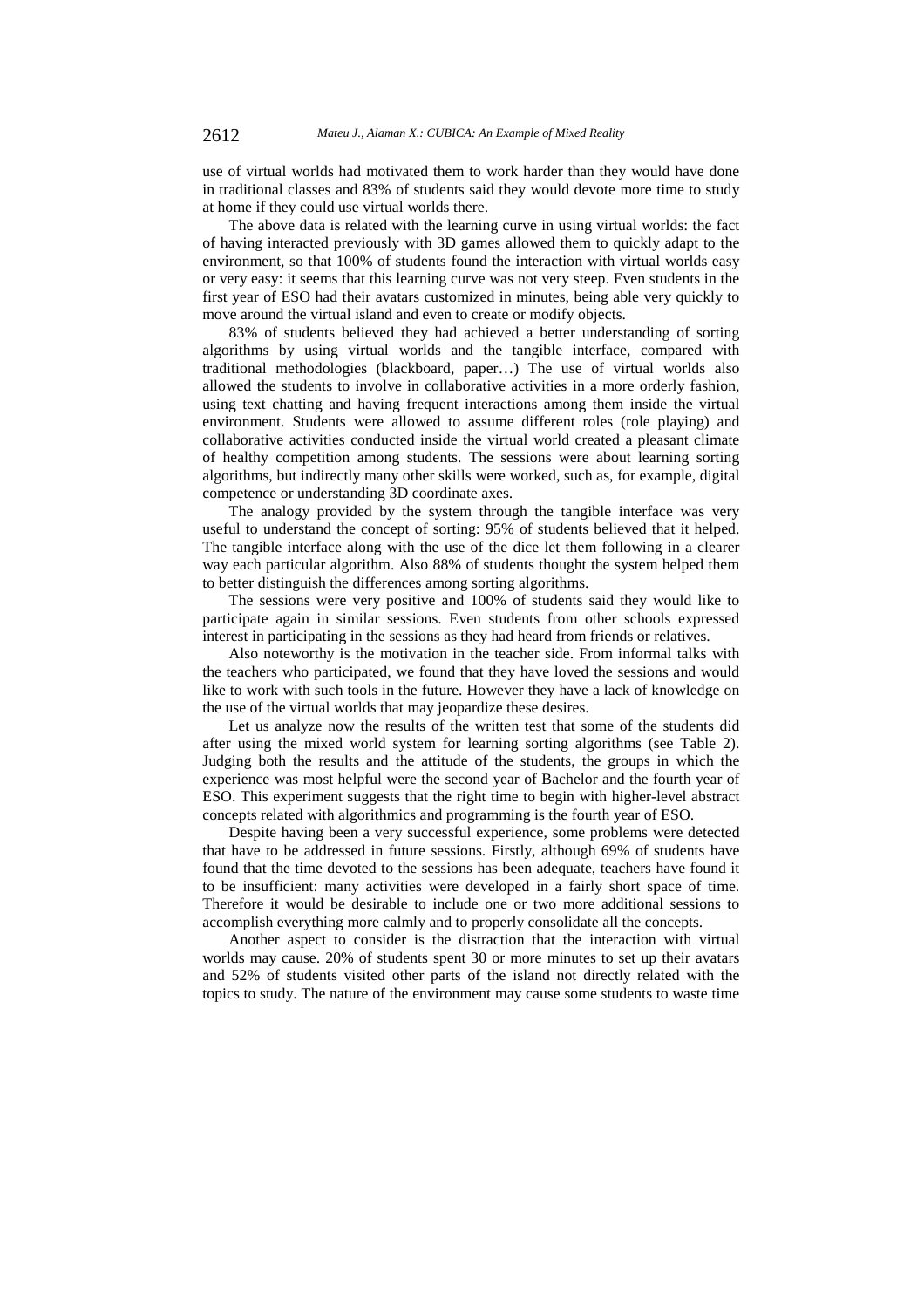| <b>Course</b>            | <b>Perfect Test</b> | Test with a single<br>minor fault | <b>Test with more</b><br>than one fault |
|--------------------------|---------------------|-----------------------------------|-----------------------------------------|
| Professional courses     | 6(54.5%)            | 3(27.3%)                          | $2(18.2\%)$                             |
| (FP, 16 years old)       |                     |                                   |                                         |
| (morning group)          |                     |                                   |                                         |
| Professional courses     | 2(20%)              | $0(0\%)$                          | $8(80\%)$                               |
| (FP, 16 years old)       |                     |                                   |                                         |
| (evening group)          |                     |                                   |                                         |
| $2nd$ course of bachelor | 1(25%)              | 3(75%)                            | $0(0\%)$                                |
| (opcional course, 17     |                     |                                   |                                         |
| years old)               |                     |                                   |                                         |
| Fourth year of ESO       | $7(53.8\%)$         | $3(23.1\%)$                       | $3(23.1\%)$                             |
| (optional course, 15)    |                     |                                   |                                         |
| years old)               |                     |                                   |                                         |

in non relevant activities. Table 3 summarizes the main pros and cons observed during these sessions.

*Table 2: Test results by courses* 

#### **6 Discussion, Conclusions and Future Work**

This paper describes a mixed reality system that has been implemented using humancentric interfaces and collaborative smart objects technologies. The system has been tested in an educational environment, but the underlying technologies allow its deployment in other application areas.

Mixed reality is a paradigm that promotes the idea of blending the virtual world with the real world. Nowadays many people lives in two intermixed worlds: the "real solid world" that also our grandfathers experienced, and a new "cybernetic world" where we find information, we communicate with others, we create social networks, we expose our self-image and our creative works, etc. This cybernetic world is evolving into a "virtual world" that may be as vivid, complex, demanding and enticing as the "real world". The challenge is to develop systems that offer a unified experience of both real and virtual worlds, in a way that the user "lives" in both as a single and unified experience.

The work presented in this paper takes some steps in this direction. The hardware, middleware and applications that connect the virtual and real worlds have been developed, allowing the users to experience both as a single experience. The technologies have been implemented as an educational application that has been tested with students at different educational levels in secondary education, having obtained promising results in terms of increased motivation for learning and better understanding of abstract concepts.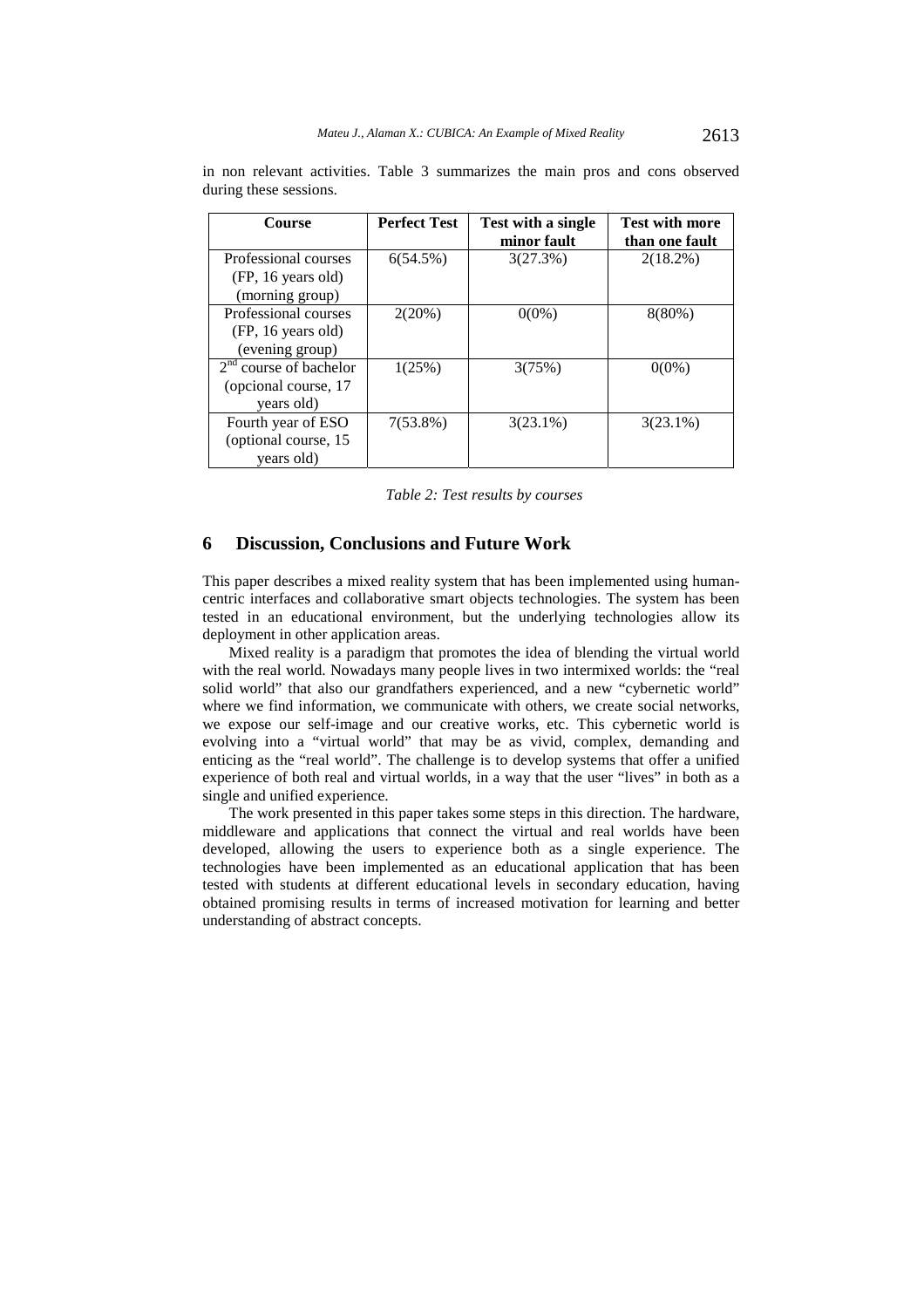| <b>Pros</b>                                                      | <b>Cons</b>                                       |
|------------------------------------------------------------------|---------------------------------------------------|
| Improves student motivation.                                     | May cause distraction.<br>٠                       |
| Lower learning curve.                                            | Lack of teacher training in 3D                    |
| More active and dynamic learning                                 | virtual environments                              |
| (meaningful learning)                                            | Need to improve infrastructure<br>$\bullet$       |
| Improves understanding of abstract                               | (network, computers)                              |
| concepts                                                         | Inability to connect many students<br>$\bullet$   |
| The tangible interface is an excellent                           | at the same time.                                 |
| analogy of the concept of array                                  | High effort to prepare activities in<br>$\bullet$ |
| The interaction with the dice helps not                          | virtual world.                                    |
| to get lost in following the algorithm.                          | The inability to use the system or<br>$\bullet$   |
| Improves other skills (digital literacy,                         | virtual worlds from home in our                   |
| communication, group work, leader-                               | current setting (the Virtual world                |
| ship $\ldots$ )                                                  | server is running only during the<br>experiments) |
| The system helps to better distinguish                           |                                                   |
| the sorting algorithms.<br>The dice helps to settle doubts about |                                                   |
| performance of sorting algorithms.                               |                                                   |
| The system can improve attention and                             |                                                   |
| concentration of students.                                       |                                                   |
| Feedback is obtained from both the                               |                                                   |
| system (through the LCD) and the                                 |                                                   |
| virtual world.                                                   |                                                   |
| It is perceived as apleasant working                             |                                                   |
| environment                                                      |                                                   |
| Excellent<br>acceptance<br>the<br>by                             |                                                   |
| educational community                                            |                                                   |

*Table 3: Pros and cons in the sessions* 

The next steps may involve finding other application areas to test the generality of our approach. Examples of such application areas may be:

- Smart cities: we are currently developing guiding systems -based on smart phones- for the cognitively impaired, so they can travel alone over the city. Mixed reality may improve these systems making a smooth transition between the "training" and the real travelling. Training will be done by virtual displacements over a virtual copy of the city. Then, when the cognitively impaired is really travelling the city, the mixed reality system will offer help in a way that is exact to the training mode.
- Environmental monitoring: Mixed reality systems may offer the perfect user interface for environmental monitoring. A virtual representation of the environment, with the values of all relevant sensors and an interpretation of them, may be projected into the real world by tangible interfaces and augmented reality.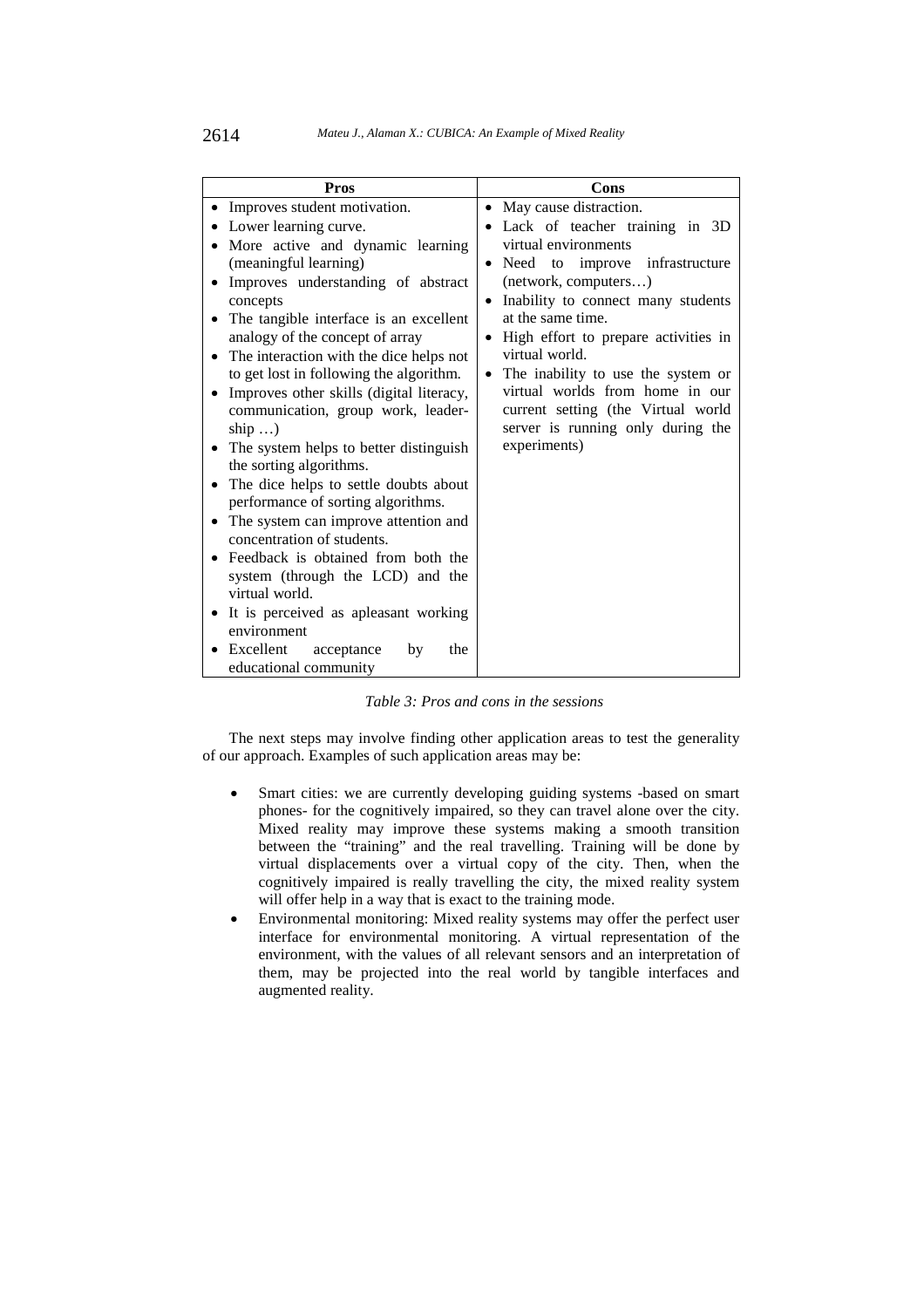Smart control for eco-friendly buildings: The control of a smart home, or even a whole building, may be improved by using a virtual copy of the building in a mixed reality application. The smart home thus may be controlled indifferently from the virtual world and from the real world. The user may experience both realities as a single thing.

#### **Acknowledgements**

We want to thank the faculty of the I.E.S. "Joan Coromines", at Benicarló (Valencia, Spain), for their support while evaluating the system. In particular, the contribution of Lorenzo Otero was essential during that process. The work described in this paper was partially funded by the Spanish National Plan of  $I+D+i$  (TIN2010-17344), and by the Spanish Ministry of Industry (TSI-020100-2010-743).

#### **References**

[ABV, 12] ABV: Anti-Bullying-Village. http://www.abv4kids.org/

[Africano, 04] Africano, D., Berg, S., Lindbergh, K., Lundholm P., Nilbrink, F., Persson, A.: Designing tangible interfaces for children's collaboration. In CHI'04 extended abstracts on Human factors in computing systems (pp. 853-868).

 [Bailey, 02] Bailey, F., Moar, M.: The Vertex Project: Exploring the creative use of shared 3D virtual worlds in the primary (K-12) classroom. SIGGRAPH'02.

[Bell, 08] Bell, M.W.: Towards a Definition of "Virtual Worlds". Journal of Virtual Worlds Research, vol: 1, num:1, pag 1-5.

[Bronack, 06] Stephen Bronack, Richard Riedl, John Tashner : Learning in the zone: A social constructivist framework for distance education in a 3-dimensional virtual world INTERACTIVE LEARNING ENVIRONMENTS, Vol. 14, No.3. (December 2006), pp.219- 232.

[Deutschmann, 10] Deutschmann, M., Outakoski, H., Panichi, L, Schneider, C.: Virtual Learning, Real Heritage Benefits and Challenges of Virtual Worlds for the Learning of Indigenous Minority Languages. Conference Proceedings International, Conference ICT for Language Learning, 3RD Conference Edition.

[Espurna, 13] Espurna: http://www.espurna.cat

[Feliz, 09] Feliz, T., Santoveña, S.M.: El proyecto Added Value of Teaching in a Virtual World(AVATAR) (Valor añadido de la enseñanza en un mundo virtual). Programa Comenius, Lifelong Learning.

[Gallardo, 08] Gallardo, D., Julià, C.F. , Jordà, S. (2008). Turtan: A Tangible Programming Language for Creative Exploration. In Proceedings of TABLETOP '08. Los Alamitos, CA: IEEE, 95–98

[Ha, 06] Ha T., Woo W.: Garden Alive: an Emotionally Intelligent Interactive Garden. The International Journal of Virtual Reality, 5(4):21-30.

[Horn, 07] Horn, M.S., Jacob, R.J.K.: Designing Tangible Programming Languages for Classroom Use. Proceedings of TEI'07 First International Conference on Tangible and Embedded Interaction.